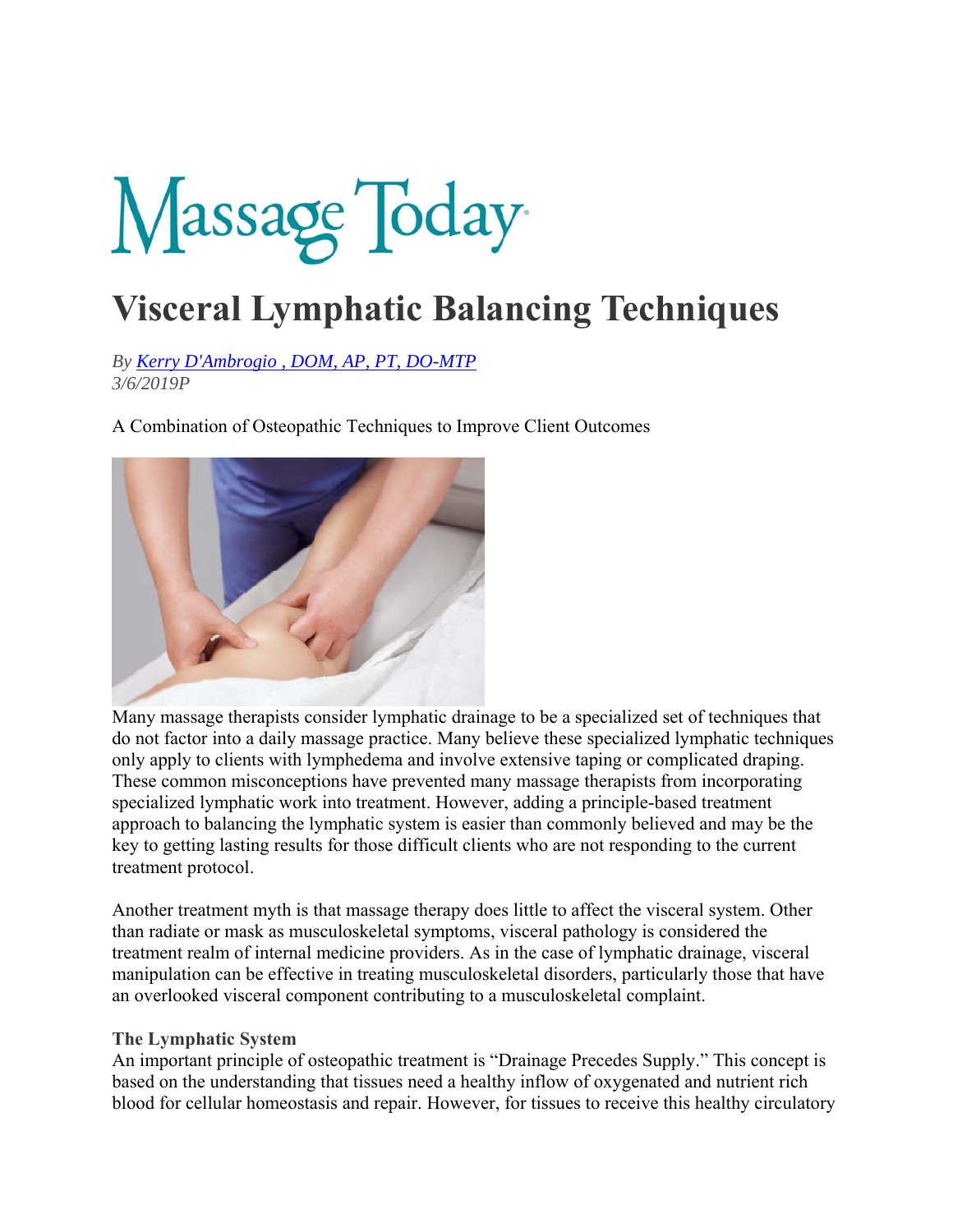inflow, there must first be a properly functioning lymphatic outflow to drain the tissues. The system responsible for providing this drainage pathway is the lymphatic system.

A properly functioning lymphatic system is critical for the body to maintain homeostasis and regenerate tissue. Specifically, the lymphatic system helps maintain normal blood volume and pressure, helps rid the body of cellular metabolic waste, and helps prevent excess accumulation of fluid in and around tissues. Additionally, the lymphatic system assists with tissue regeneration and supports the immune system by removing excess fluid, debris, toxins, and damaged cells from injured tissue.

If lymph circulation stagnates due to injury or infection, tissues become congested and the ability of the tissue cells to receive healthy blood is compromised. This leads to an accumulation of cellular waste products in the tissues causing pain, tension, and edema. Since "drainage precedes supply," a congested or impaired lymphatic system makes it difficult for injured tissues to filter out metabolic waste and receive nutrients and building blocks needed for repair. To prevent damage and promote healing, this accumulated waste and edema must be promptly removed.

#### **The Visceral System**

For the visceral system to maintain health and homeostasis, each organ must also receive unobstructed blood flow, balanced nervous system input, and unrestricted energy flow. However, when the same principle is applied to the visceral system, the overall health of an organ is not only dependent on its inflow, but also on its outflow.

If lymph circulation stagnates due to injury or infection, organs become congested and the ability of the organ tissue cells to receive healthy blood is compromised. This leads to an accumulation of cellular waste products in the tissues causing pain, tension, and edema. To prevent visceral damage and promote healing, this accumulated waste and edema must be promptly removed.

#### **Lymphatic Balancing**

Lymphatic drainage dates to the late 1800s when faculty at American School of Osteopathy, the first osteopathic college in Kirksville, Missouri, began research on distribution within the vascular and lymphatic systems. In 1922, Frederic Millard, DO, a student of A.T. Still University, published Applied Anatomy of the Lymphatics which led the way for further research and development of specific techniques aimed at treating the lymphatic system. Inspired by Millard, Gordon Zink, DO, expanded the concepts to include the Respiratory-Circulatory model. This model emphasized the influence of fascial restrictions on venous and lymphatic return and the importance of creating pressure differentials in the cavities of the body to encourage the ease of fluid flow.

From this early research, several treatment approaches to manual lymphatic drainage emerged, including the Vodder Method, the Chikly Lymphatic Drainage Technique, and the Leduc Method. However, these approaches primarily focus on treating Lymphedema making them applicable to a minority of clients seen in massage therapy and leading to the commonly held misconceptions mentioned earlier. Recently, though, a treatment approach called Lymphatic Balancing has incorporated techniques that can be easily applied to a wide range of clientele within the orthopedic community.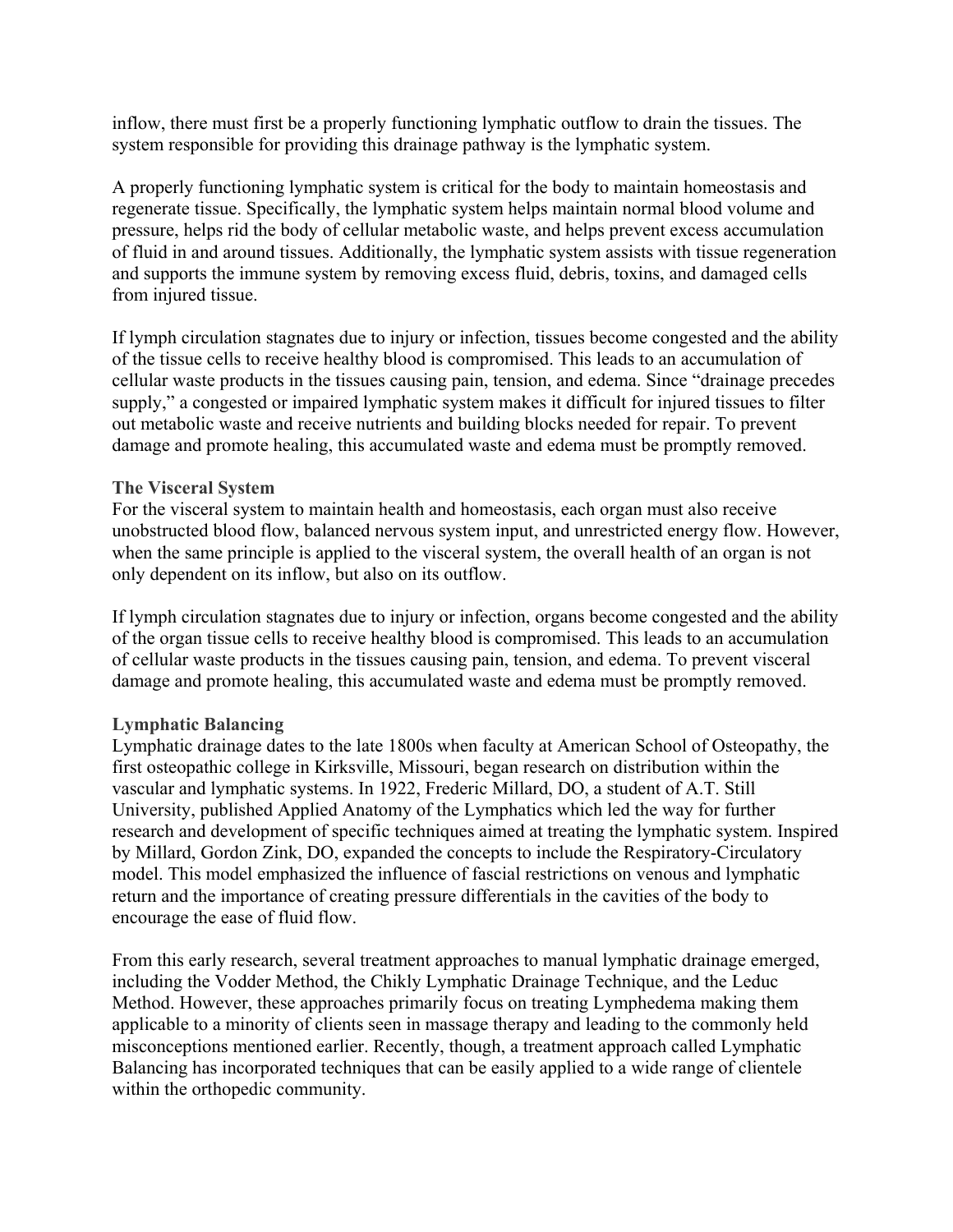Building off the principle-based concepts of osteopathy, Lymphatic Balancing is a specifically designed curriculum that applies specialized manual lymphatic drainage techniques, originally designed to treat lymphedema. Developed by Dr. Kerry D'Ambrogio, these drainage techniques incorporate the use of gentle, rhythmical pumping techniques to treat excess fluid or swelling, fluid stagnation, or lymphedema in the cranium, spine, rib cage, visceral system, and the upper (shoulder, elbow, wrist and hand) and lower extremities (hip, knee, ankle and foot). First developed by Earl Miller DO, the lymphatic pump is a manual technique that makes the use of both long and short levers to encourage the healthy flow of lymph. More importantly, these pumping techniques can be easily integrated into a multitude of manual treatment approaches without the need for special draping or taping. It is a non-invasive approach in which the risk to benefit ratio is exceptional.

### **Visceral Manipulation & Balancing**

Developed by Jean-Paul Barral, DO, MRO(F), RPT, Visceral Manipulation is an integrative approach to evaluation and treatment of the structural relationships between the viscera and the musculoskeletal system. Strains in the connective tissue of the viscera can cause tension patterns to form through the deep fascial network creating abnormal point of tension and leading to congestion of the visceral lymphatics. Visceral Manipulation removes these fascial barriers around the organs, which has a direct effect on the musculoskeletal system by improving posture, range of motion, and function, but areas of lymphatic congestion can remain. Combining Lymphatic Balancing and Visceral Manipulation not only improves fascial tension around an organ, but also creates a better environment for the outflow of metabolic toxins and the inflow of nutrient rich oxygenated blood to promote quicker healing.

#### **Visceral Balancing**

Visceral Lymphatic Balancing (VLB) is an effective manual therapy treatment to relieve congestion and remove accumulated waste and edema in the organs to decrease pain, restore full function and allow for optimal healing. The VLB procedure involves both short and long lever manual pumping and drainage techniques to simulate gentle, specific wave-like movements that stimulate fluid motion and aid in the re-circulation of the venous and lymphatic flow. These subtle manual techniques not only activate lymph and interstitial fluid circulation, but also stimulate the immune system and help balance the autonomic nervous system.

#### **Visceral Lymphatic Balancing Six Step Treatment Approach**

Perform an Evaluation: This includes General and Local Listening to identify and treat the visceral dysfunction with Visceral Manipulation.

Balance the Transverse Diaphragms: Being horizontally oriented, when restricted, these four diaphragms can impede lymph, blood (artery or vein), nerve, and energy flow. To ensure unrestricted fluid flow, the diaphragms must be balanced.

Balance the Autonomic Nervous System (ANS): Since the ANS controls microcirculation through vasoconstriction and vasodilation of the lymph and blood vessels, it is important to balance the autonomic nervous system prior to treatment.